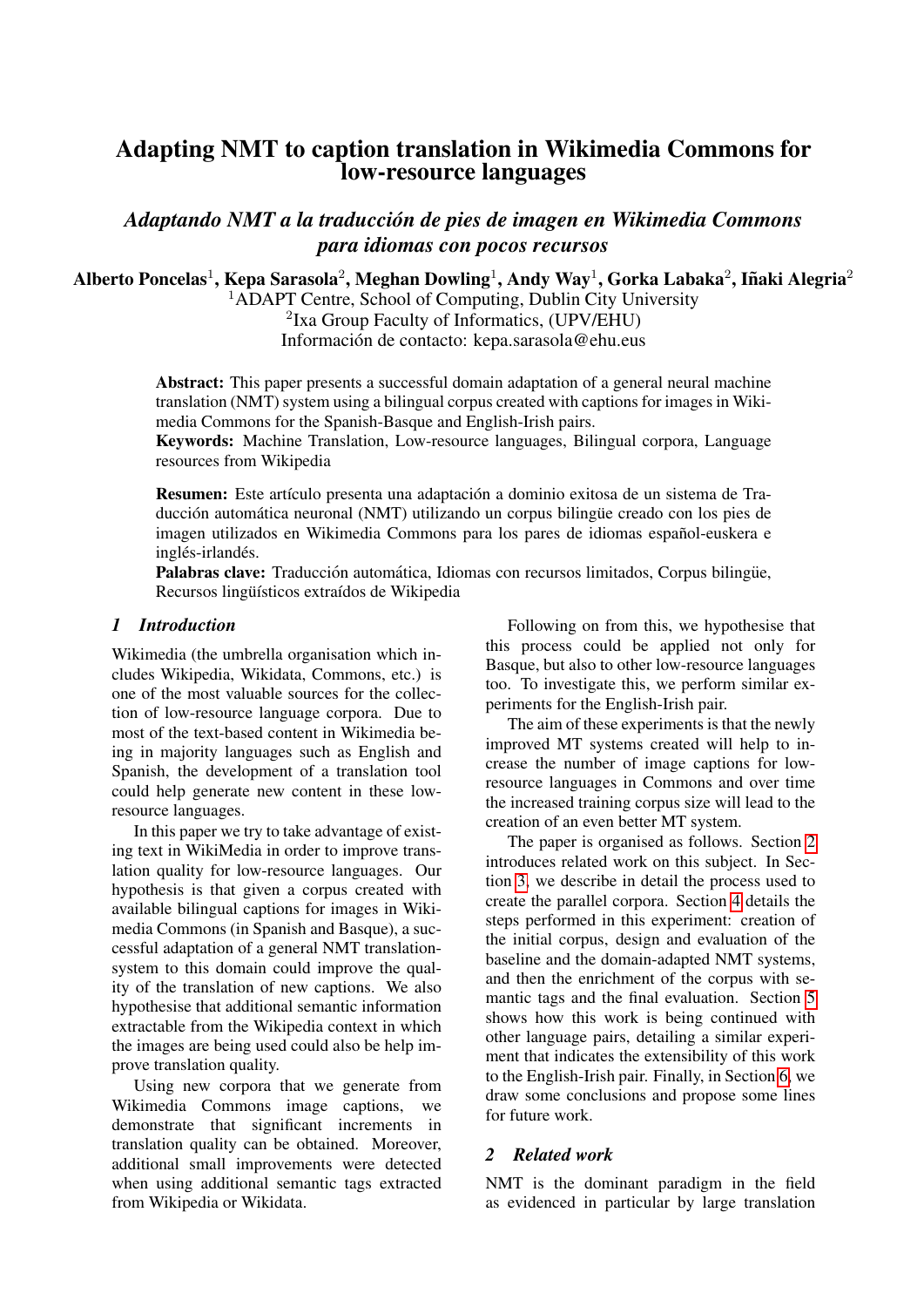providers turning to NMT for their production engines [\(Wu et al., 2016;](#page-7-0) [Crego et al., 2016\)](#page-6-0) and NMT systems achieving the best results in most cases on standard shared task datasets [\(Bojar et](#page-6-1) [al., 2017\)](#page-6-1).

# 2.1 Domain adaptation for NMT systems

Fine tuning is the conventional method of domain adaptation in NMT. This consists of using in-domain data for training the last epoch of a pre-built NMT model. Previous work [\(Luong](#page-7-1) [and Manning, 2015;](#page-7-1) [Poncelas, de Buy Wenniger,](#page-7-2) [and Way, 2018b\)](#page-7-2) has shown that using in-domain data for the last epochs of an NMT system leads to better results.

# 2.2 Previous results for the es-eu and en-ga pairs

The only reported results for Spanish-Basque (es-eu) using NMT are those described by [Etchegoyhen et al. \(2018\)](#page-6-2). They report improvements over other methods using NMT and BLEU scores of around 20 and 23 points for two references of the same corpus. In previous work, [Labaka et al. \(2014\)](#page-7-3) reported their results using statistical machine translation (SMT) and a hybrid model for the same language pair. Other works involving Basque includes the work of [Poncelas, Way, and Sarasola \(2018\)](#page-7-4) in which Basque-to-English MT models were improved by fine-tuning with in-domain sentences (retrieved using a approximated target side [\(Ponce](#page-7-5)[las, de Buy Wenniger, and Way, 2018a\)](#page-7-5)).

In terms of the English-Irish (en-ga) pair, [Dowling et al. \(2015\)](#page-6-3) have previously presented work on domain-specific SMT, and more recently, preliminary experiments involving en-ga NMT [\(Dowling et al., 2018\)](#page-6-4).

# 2.3 Wikipedia and MT

In relation to resources for MT, Otero and López [\(2010\)](#page-7-6) underline the value of Wikipedia as a multilingual source of comparable corpora. [Noth](#page-7-7)[man et al. \(2013\)](#page-7-7) generate multilingual named entity recognition by exploiting the text and structure of Wikipedia. This cross-lingual approach achieves up to 95% accuracy.

In [Labaka, Alegria, and Sarasola \(2016\)](#page-7-8) a SMT system is enriched with extra in-domain parallel corpora compiled from parallel titles in Wikipedia. On the Spanish–English language pair they improve a baseline trained on the Europarl corpus by more than 2 BLEU points when translating texts from the Computer Science do-



<span id="page-1-4"></span>Figure 1: Searching with PetScan for images with templates 'es' (Spanish) and 'eu' (Basque).

main. In our previous work [\(Alegria et al., 2013\)](#page-6-5) we described a collaboration framework that enables Wikipedia editors to generate new articles while helping the development of MT systems by providing post-editing logs. This collaboration framework was tested with editors of Basque Wikipedia.

## <span id="page-1-0"></span>*3 Creation of the new corpora*

Our first aim was to build a bilingual corpus, as big as possible, by collecting the captions of im-ages in Wikimedia Commons<sup>[1](#page-1-1)</sup>. We decide to use Petscan<sup>[2](#page-1-2)</sup> for this purpose. The method we have developed can be used for any other pair of the 278 languages present in Wikipedia<sup>[3](#page-1-3)</sup>.

# <span id="page-1-5"></span>3.1 *CommonsCaptions* corpus

Petscan is a useful tool for searching for information in the three main Wikimedia services: Wikipedia (articles), Wikidata (linked data) and Wikimedia Commons (images). Besides a lot of other search capabilities, it also allows the user to look for images in Commons that contain a text description written in a given language, e.g.: searching the {{es}} template provides captions in Spanish. Figures [1](#page-1-4) and [2](#page-2-0) show two screenshots of the Petscan query that in April 2018 provided us with a list of the 6,876 images with captions in both Spanish and Basque. The list of files with both these templates had some false positives (since the templates defined to introduce text in Basque and Spanish may be used for other fields, since their use is not exclusive to captions).

As a first step our bilingual corpus was created solely through the collection of image cap-

<span id="page-1-1"></span><sup>1</sup><https://commons.wikimedia.org>

<span id="page-1-3"></span><span id="page-1-2"></span><sup>2</sup><https://petscan.wmflabs.org>

<sup>3</sup>[https://stats.wikimedia.org/EN/](https://stats.wikimedia.org/EN/Sitemap.htm) [Sitemap.htm](https://stats.wikimedia.org/EN/Sitemap.htm)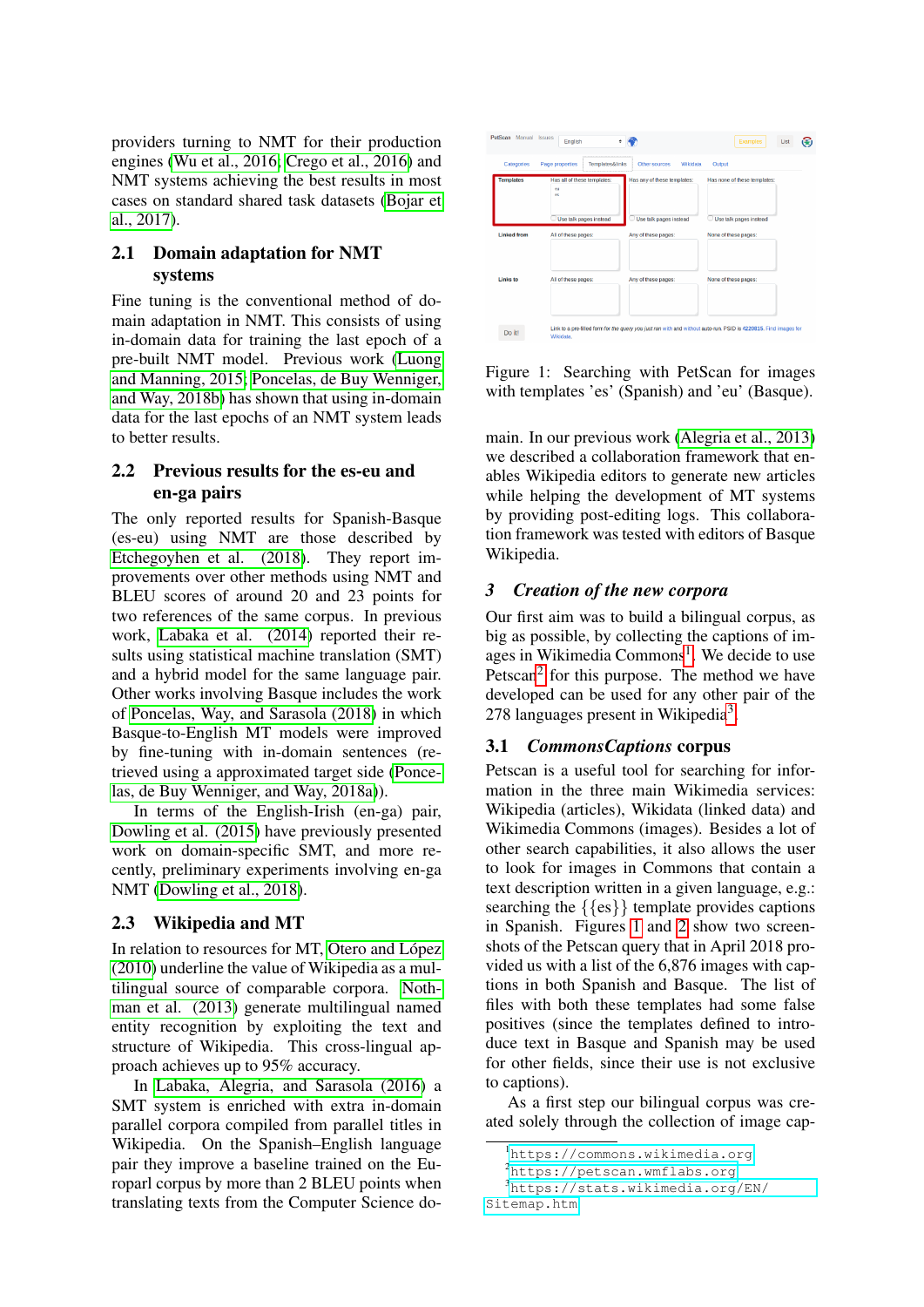| --------------------<br>Categories | Page properties<br><b>Templates&amp;links</b><br>Other sources<br>Wikidata                                                                                     |
|------------------------------------|----------------------------------------------------------------------------------------------------------------------------------------------------------------|
| Output                             |                                                                                                                                                                |
| Language                           | Wikispecies<br>Commons<br>Wikidata<br>commons                                                                                                                  |
| Project                            | wikimedia                                                                                                                                                      |
| <b>Depth</b>                       | (depth 0 means no subcategories; appending " and a number to a category in the<br>$\hat{\phantom{a}}$<br>0<br>fields below will override it for that category) |
| <b>Categories</b>                  |                                                                                                                                                                |
|                                    |                                                                                                                                                                |
| <b>Combination</b>                 | $\bullet$ Subset $\circlearrowright$ Union                                                                                                                     |
| <b>Negative</b><br>categories      | Images uploaded by Fæ<br>PD-old-80-1923<br>Persepolis<br>WorldPride Madrid 2017 Parade                                                                         |
| Do it!                             | Link to a pre-filled form for the query you just ran with and without auto-run. PSID<br>is 4220815. Find images for Wikidata.                                  |

<span id="page-2-0"></span>Figure 2: Searching in PetScan for images in Wikimedia Commons (the tab *Categories*).

tions, but eventually extra sentences could be obtained from text used in Commons categories and transclusions (the inclusion of an image into another Wikimedia document by cross-reference).

The caption descriptions detailed here are usually not full sentences. They accompany usages on projects such as Basque and Spanish Wikipedia and, for example, may only contain a single surname if in a biography. It is difficult to collect enough text for a low-resource language like Basque to be able to train an MT system.

However, many of the descriptions generated contained the same general short note which was not an accurate caption. We discarded such images by adding them to a *negative categories* list (see Figure [2\)](#page-2-0). The final query is repre-sented with PSID=[4](#page-2-1)220815 $<sup>4</sup>$ , and provided us</sup> with 6,876 results.

Finally, after discarding 3,316 images with problematic captions (non-alphabetical captions, non-parallel captions, etc.), the final parallel corpus was composed of a total number of 3,560 captions. This *CommonsCaptions* corpus is pub-licly available online.<sup>[5](#page-2-2)</sup>

#### 3.2 TaggedCommonsCaptions corpus

After building the *CommonsCaptions* corpus collect semantic information inherent to the Wikipedia context to test whether the inclusion of this knowledge could bring an improvement in the quality of the translations.

We used a simple approach: adding a tag to each of the images to distinguish 11

|                                                                                   | Item Discussion                                        |        |                                             |                              |  |  |
|-----------------------------------------------------------------------------------|--------------------------------------------------------|--------|---------------------------------------------|------------------------------|--|--|
| <b>WIKIDATA</b>                                                                   | Tirapu (Q1647412)                                      |        |                                             |                              |  |  |
| Main page<br><b>Community portal</b>                                              | municipality of Spain<br>* In more languages Configure |        |                                             |                              |  |  |
| Project chat                                                                      | Language                                               | Label  |                                             | <b>Description</b>           |  |  |
| Create a new item<br><b>Recent changes</b>                                        | English                                                | Tirapu |                                             | municipality of Spain        |  |  |
| Random item                                                                       | <b>Basque</b>                                          | Tirapu |                                             | Nafarroako udalerria         |  |  |
| <b>Ouery Service</b><br>Nearby                                                    | Spanish                                                | Tirapu |                                             | municipio de Navarra, España |  |  |
| Help<br>Donate                                                                    | Catalan                                                | Tirapu |                                             | No description defined       |  |  |
| <b>Tools</b>                                                                      | All entered languages                                  |        |                                             |                              |  |  |
| What links here<br><b>Related changes</b><br><b>Special pages</b>                 | <b>Statements</b>                                      |        |                                             |                              |  |  |
| <b>Permanent link</b><br>Page information<br><b>Concept URI</b><br>Cite this page | instance of                                            |        | ŝ<br>municipality of Spain<br>> 1 reference |                              |  |  |
|                                                                                   |                                                        |        |                                             |                              |  |  |
|                                                                                   | image                                                  |        | g<br>Tirapu.jpg                             |                              |  |  |

<span id="page-2-3"></span>Figure 3: *Tirapu* concept in Wikidata.

different kinds of image (Person, Human-Group, Place/Location, Institution, Building, Animal/Plant, Event/Sport, History, Map/Icon, Culture, and Others). Our hypothesis was that these tags could be almost entirely automatically inferred from their Wikimedia context. A priori, extracting this new information from Wikimedia seemed easy: inferring the tag from the category assigned to the image in Wikimedia Commons. However, the task ultimately proved to be more difficult than expected. The problem is that Commons category system is a folk taxonomy. Not every relation between a category and its parent is an 'is-a' relationship. For example, to know whether an image corresponds to a person a query to Petscan asking for those images whose category in Commons (with a maximum depth of 5) could be "People" ([Query PSID 4346397]), but unfortunately many of the 1,492 results are not those of persons. Using a maximum depth of 3 ([Query PSID 4346796]) deviation is not so wide, the results get only 248 results, but again many of them are not persons.

The alternative was using Wikidata instead, as its taxonomy is more reliable. We defined two reliable automatic ways to extract that information: (1) directly from Wikidata, and (2) indirectly via the Wikipedia pages where the image is used.

Directly from Wikidata: If the image is the one used to illustrate a concept in Wikidata, the desired semantic tag will be the value of the property "instance-of" for that concept in Wikidata. The coverage is 5.5% (196 images are tagged over 3,560 captions). For example, in Figure [3](#page-2-3)

<span id="page-2-1"></span><sup>4</sup>[https://petscan.wmflabs.org/?psid=](https://petscan.wmflabs.org/?psid=4220815) [4220815](https://petscan.wmflabs.org/?psid=4220815)

<span id="page-2-2"></span><sup>5</sup>[http://ixa.si.ehu.eus/node/11513?](http://ixa.si.ehu.eus/node/11513?language=en) [language=en](http://ixa.si.ehu.eus/node/11513?language=en)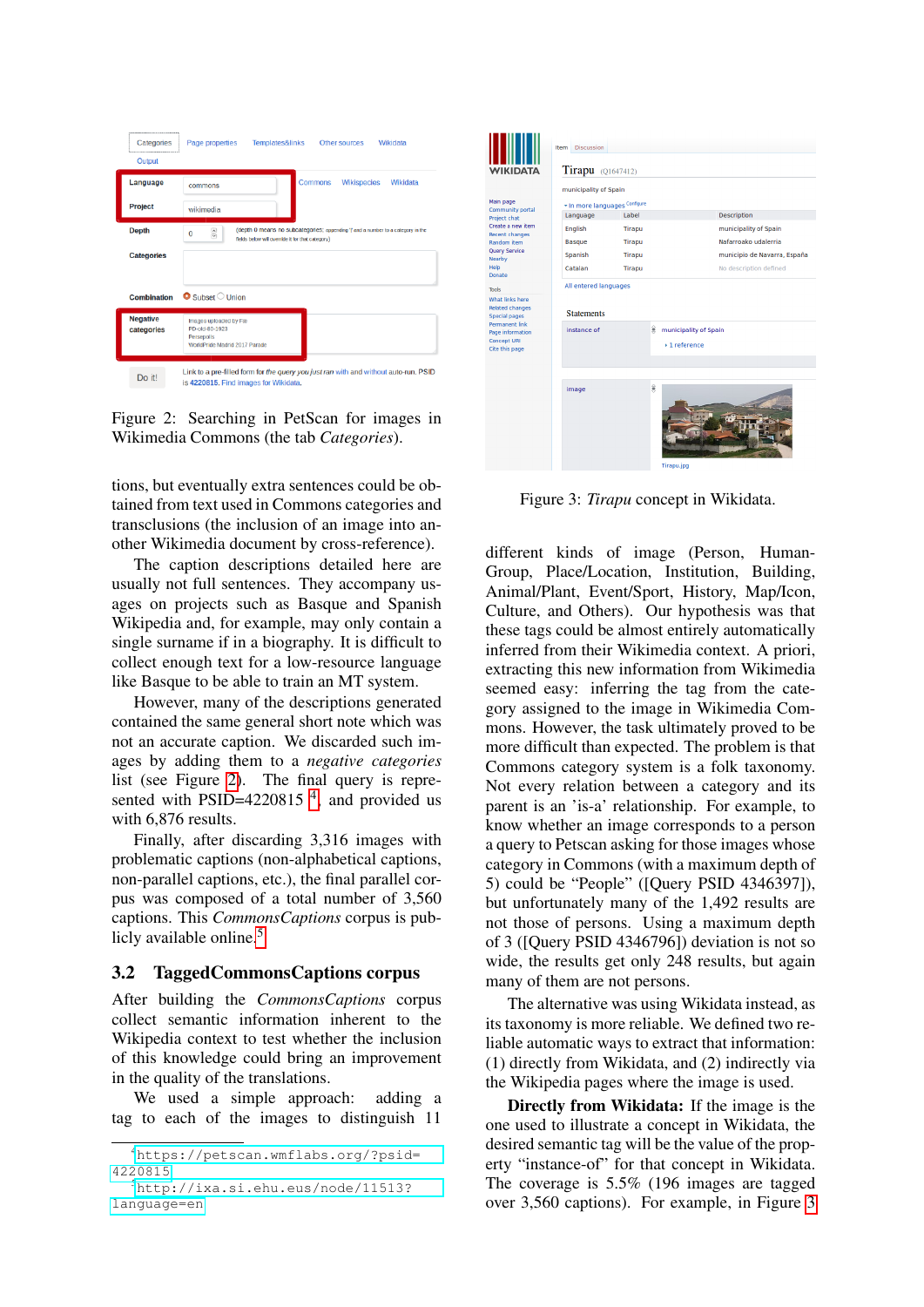

Figure 4: Image usage on other wikis.

the caption of the image Tirapu.jpg is tagged as *Institution* as it is the image for the concept Q1647412, defined in Wikidata as an instance of "municipality of Spain" (institution).

Indirectly via the Wikipedia pages where the image is used: Firstly, given one image, we obtain all the titles of Wikipedia pages in Basque, Spanish and English where the image is used (Wikimedia Commons offers this information). Secondly, we extract the Wikidata identifier for each of those Wikipedia pages. Thirdly, among those concepts we select the one repeated in most languages (Basque, Spanish and/or English). Finally, we extract the "instance-of" value in Wikidata. For example, the image *Gaztelugatxe pano ezkerra.jpg* is not directly related to any concept in Wikidata, but looking at its "*File usage on other wikis*" information (see Figure [3.2\)](#page-2-3), we can see that it is used in *Gaztelugatxe* and *Bermeo* articles on the English Wikipedia (Q1496690 and Q695444 concepts in Wikidata).

As the concept Q1496690 is the most representative, using "island" (its value for the "instance-of" property) we assign the tag "Place/Loc". The coverage of this second way of tagging is 45.6% of the images (1,623 over 3,560).

Implicit information in the name of the image: Complementarily, 33.4% of the tags could be obtained looking for 40 words inside the name of the image. For example, as the word 'ermita' ('hermitage' in English) is in the name of the image named *San Esteban ermita.jpg*, the image is tagged as 'Building'. The following are other alternative words to tag buildings: hotel, palace,

alcázar, museo (museum), tomb, teatro (theatre), zubi (bridge), puente (bridge), architecture, eliza (church), ermita (hermitage) and geltokia (station). After accumulating the explained automatic criteria, a total of 64.9% of the images were tagged automatically, and therefore only 35.1% had to be selected by hand. Our *Tagged-CommonsCaptions* corpus is also publicly avail-able online<sup>[6](#page-3-1)</sup>.

# <span id="page-3-0"></span>*4 Design and evaluation of the MT system*

Following the description of the parallel corpora related to the domain, and the current state-ofthe-art MT technology, in this section we describe the method used to build the MT engines (baseline, domain-adapted system and semantically enriched system) and their evaluation.

## <span id="page-3-2"></span>4.1 Baseline system

The system created to be the state-of-the-art baseline for our experiments uses the optimal configuration for generic MT in Basque-Spanish, recently determined by [Etchegoyhen et al.](#page-6-2) [\(2018\)](#page-6-2). The NMT systems used in the experiments have been built using the OpenNMTpy toolkit [\(Klein et al., 2017\)](#page-7-9). The models follow the attention-based encoder-decoder approach [\(Bahdanau, Cho, and Bengio, 2014\)](#page-6-6). The encoder and the decoder consist of a 4 layer Recurrent Neural Network (RNN) with 800 LSTM [\(Hochreiter and Schmidhuber, 1997\)](#page-7-10) hidden units, using a vocabulary size of 50,000 in each language. The models were trained for 13 epochs using Stochastic Gradient Descent with an initial learning rate of 1 and applying a learning decay of 0.7 after epoch 10.

The results of [Etchegoyhen et al. \(2018\)](#page-6-2) show that the use of morphological processing is timeconsuming and does not achieve a large improvement. Taking that into account, we decided not to perform any linguistically-motivated approach to segmentation. Hence, the pre-processing of the data is language-independent. The sentences were tokenised and truecased (proper capitalization recovered), and we applied Byte Pair Encoding (BPE) [\(Sennrich, Haddow, and Birch, 2016\)](#page-7-11) (trained in both languages using 30,000 merge operations).

In Table [1](#page-4-0) we find a summary of the datasets. To build representative translation models for the Basque-Spanish language pair the Elhuyar Corpus was used. It contains 2 million sentences

<span id="page-3-1"></span><sup>6</sup>[http://ixa.si.ehu.eus/node/11513?](http://ixa.si.ehu.eus/node/11513?language=en) [language=en](http://ixa.si.ehu.eus/node/11513?language=en)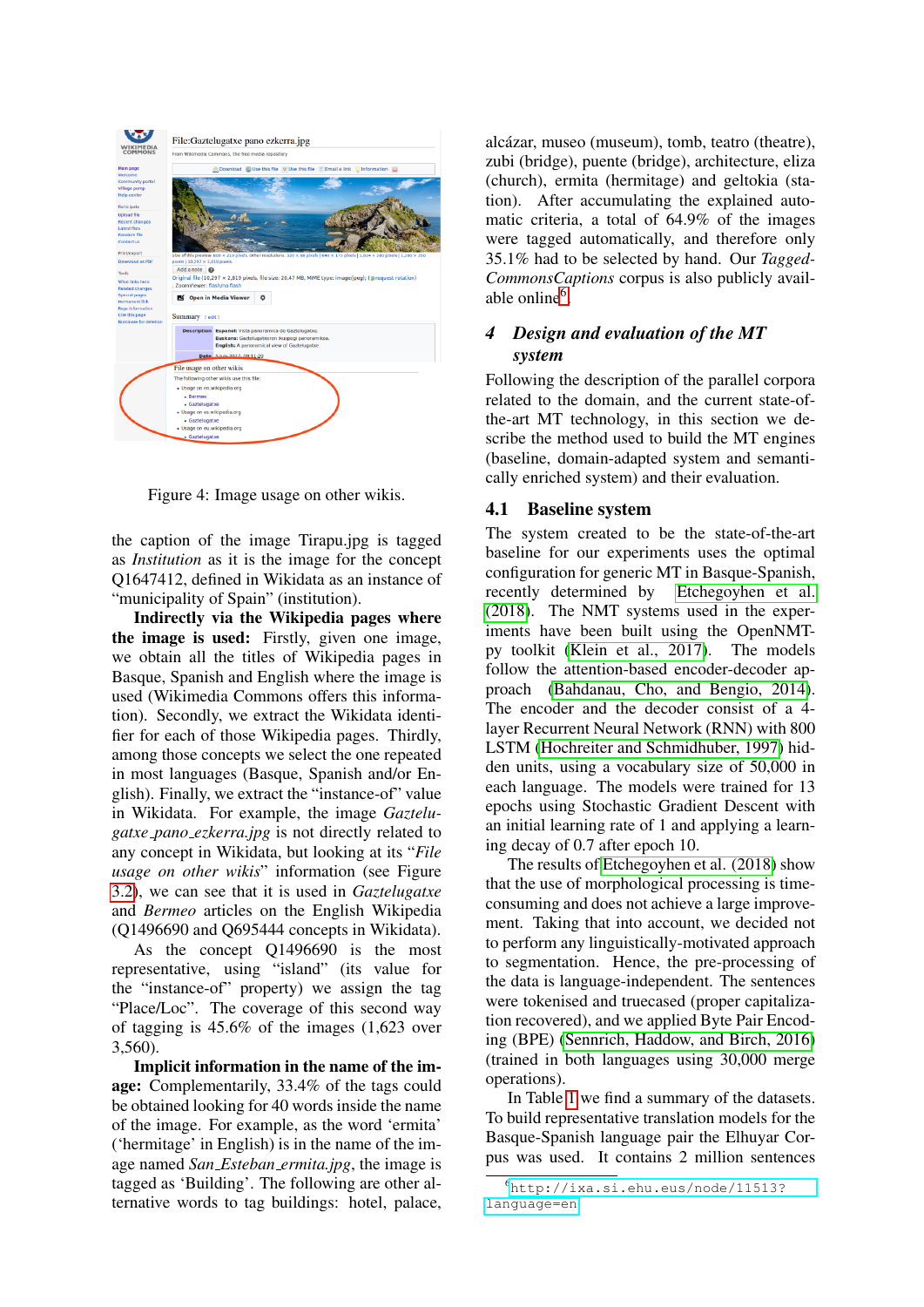|       | Elhuyar   | Captions |
|-------|-----------|----------|
| train | 2,061,863 | 3,000    |
| dev   | 3,482     |          |
| test  | 3,405     | 560      |

<span id="page-4-0"></span>Table 1: Number of parallel sentences in the eues Elhuyar and *CommonsCaptions* datasets.

for both languages, collected from professional translations in different domains, and bilingual web pages (*train* row in Table [1\)](#page-4-0). This is a reduced version of the corpus used by [Etchegoy](#page-6-2)[hen et al. \(2018\)](#page-6-2), where they also included an extra set of 807,222 sentences collected from comparable data in the news domain.

For building the models adapted for the image captions, we use the *CommonsCaptions* corpus (explained in Section [3.1\)](#page-1-5). We use 3,000 sentences for training and the remaining 560 sentences as our *test* set. The development (*dev*) set used for the models was the same as the Elhuyar *dev* set.

|    |             | Elhuyar test | Captions test |
|----|-------------|--------------|---------------|
| 5  | <b>BLEU</b> | 17.61        | 19.68         |
|    | <b>NIST</b> | 5.80         | 5.17          |
| SЭ | <b>TER</b>  | 65.74        | 69.09         |
| SЭ | <b>BLEU</b> | 27.58        | 23.91         |
|    | <b>NIST</b> | 7.52         | 4.94          |
| 콩  | <b>TER</b>  | 56.69        | 60.27         |

<span id="page-4-1"></span>Table 2: Results of the BLM models.

In Table [2](#page-4-1) we provide the results of the baselines, (*BLM models*) using several evaluation metrics: BLEU [\(Papineni et al., 2002\)](#page-7-12), NIST [\(Doddington, 2002\)](#page-6-7) and TER [\(Snover et](#page-7-13) [al., 2006\)](#page-7-13). These scores indicate how good the outputs of the NMT systems are compared to a human-translated reference. For BLEU and NIST, the higher the score, the better the translation is estimated to be, while for TER goes, as it is an error rate, the lower the better.

#### <span id="page-4-3"></span>4.2 Domain-adapted NMT system

The domain adaptation using the *CommonsCaptions* corpus was designed following the finetuning approach [\(Luong and Manning, 2015;](#page-7-1) [Poncelas, de Buy Wenniger, and Way, 2018b\)](#page-7-2).

In these experiments, the models explained in Section [4.1](#page-3-2) are fine-tuned with the *CommonsCaptions* corpus. The models were trained for 12 epochs with the general Elhuyar corpus, with the last iteration trained only with the sentences from the domain corpus (*CommonsCaptions*). In total there were 13 epochs, the same as for the baseline models.

Table [3](#page-4-2) summarises the results of the evaluation of domain-adapted models (*ADPM models*). We can see that the in-domain system shows a big improvement with respect to the baseline *BLM* system in terms of BLEU and TER metrics. The improvement in BLEU of ADPM models with respect to BLM (Table [2\)](#page-4-1) when evaluated in *CommonsCaptions* test ranges from 19.68 to 23.01 (relative improvement of 18%) for the es-eu pair and from 23.91 to 29.59 (relative improvement of 23%) for the alternative direction. TER also decreases (meaning an increment of quality) from 69.09 to 62.61 (relative improvement of 9%) for the es-eu pair and 60.27 to 54.08 (relative improvement of 10%) for the eu-es pair.

When using the NIST metric, we see a small drop in performance. The proposed reason for that is that *n*-gram statistics substantially differ in the general corpus and in the domain of captions. While BLEU simply calculates *n*-gram precision adding equal weight to each one, NIST also calculates how informative a particular *n*-gram is. That is to say, when a correct *n*-gram is found, the rarer that *n*-gram is, the more weight it will be given.

|                |             | Elhuyar test | Captions test |
|----------------|-------------|--------------|---------------|
| $\overline{5}$ | <b>BLEU</b> | 15.06        | 23.01         |
|                | <b>NIST</b> | 4.94         | 4.92          |
| Sə             | <b>TER</b>  | 67.92        | 62.61         |
| $\mathbf{c}$ s | BLEU        | 25.41        | 29.59         |
|                | <b>NIST</b> | 7.10         | 5.40          |
|                | <b>TER</b>  | 59.22        | 54.08         |

<span id="page-4-2"></span>Table 3: Results of the ADPM models.

### 4.3 Domain-adapted and "semantic sensitive" NMT system

A new experiment was designed to examine whether the rich semantic knowledge inherent to the Wikipedia context can improve the results.

The new system is exactly the same as the previous system described in Section [4.2,](#page-4-3) but the corpus is replaced with a new version that includes a "semantic tag" as complementary and separated information in both languages. For example, the parallel texts for the image Basurto ospitalea geltokia 1.jpg in the *CommonsCaptions* corpus were the following: eu: *Basurtu-Ospitalea tren geltokia* es: *Estacion de tren Basurto-Hospital ´*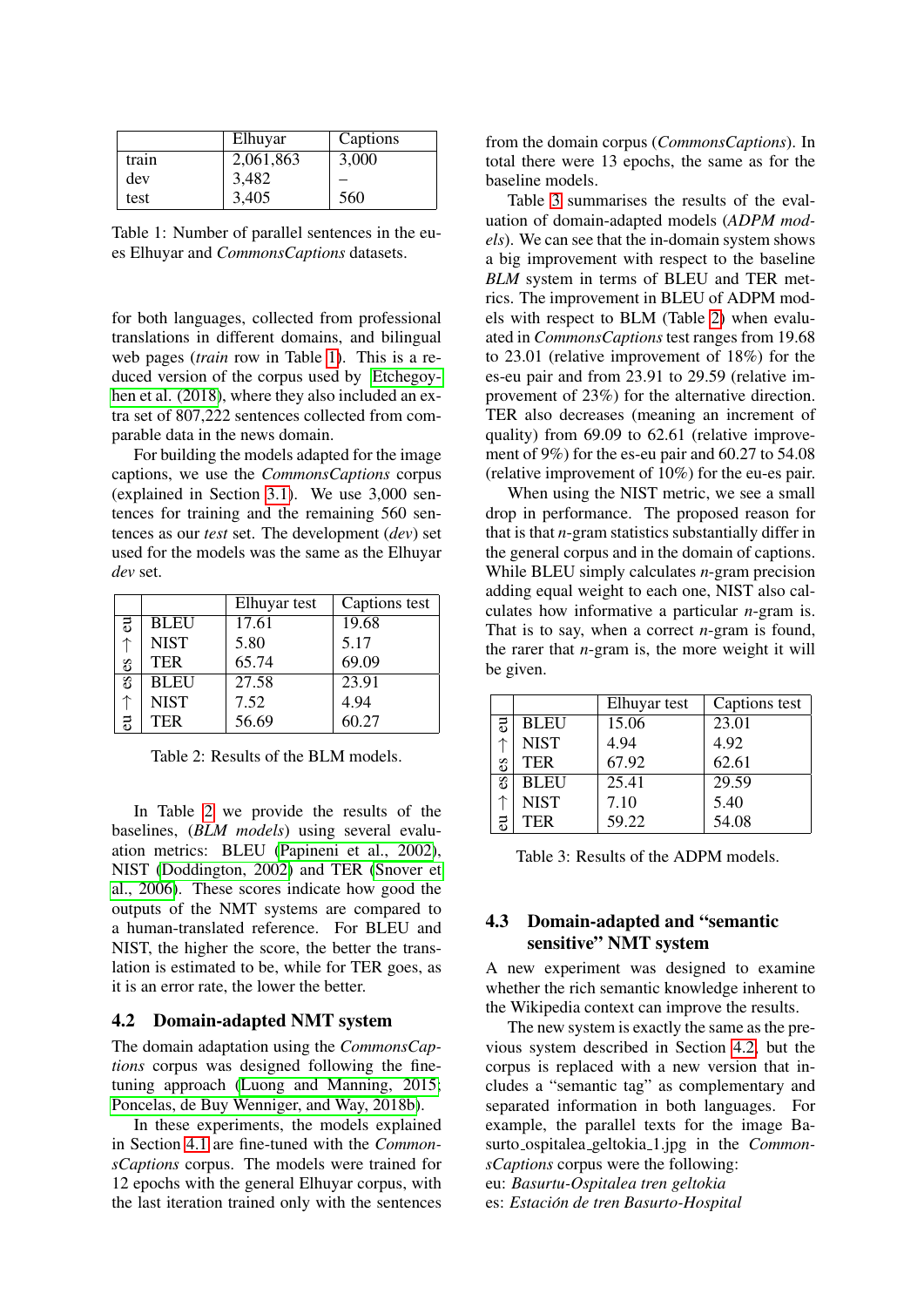|                |             | Captions test (cate- |  |
|----------------|-------------|----------------------|--|
|                |             | gorised)             |  |
| 5              | <b>BLEU</b> | 23.26                |  |
|                | <b>NIST</b> | 5.12                 |  |
| 89             | <b>TER</b>  | 61.63                |  |
| $\mathbf{c}$ s | <b>BLEU</b> | 29.71                |  |
|                | <b>NIST</b> | 5.58                 |  |
| నె             | <b>TER</b>  | 53.65                |  |

<span id="page-5-2"></span>Table 4: Results of the SMM models.

|    |             | <b>BLM</b> | <b>ADPM</b> | <b>SMM</b> |
|----|-------------|------------|-------------|------------|
| 5  | <b>BLEU</b> | 19.68      | 23.01       | 23.26      |
|    | <b>NIST</b> | 5.17       | 4.92        | 5.12       |
| S  | <b>TER</b>  | 69.09      | 62.61       | 61.63      |
| δř | <b>BLEU</b> | 23.91      | 29.59       | 29.71      |
|    | <b>NIST</b> | 4.94       | 5.40        | 5.58       |
| నె | <b>TER</b>  | 60.27      | 54.04       | 53.65      |

<span id="page-5-3"></span>Table 5: Results of the 3 models (BLM, ADPM and SMM) using Captions test for the es-eu pair.

and now the parallel texts in the *TaggedCommonsCaptions* corpus are the following:

eu: *Building* ||| *Basurtu-Ospitalea tren geltokia* es: *Building* ||| *Estacion de tren Basurto- ´ Hospital*. As in Section [4.2,](#page-4-3) the new semantic sensitive models (*SMM models*) is trained for 12 epochs with the general Elhuyar corpus, and then once more with the tagged domain corpus in the 13th iteration.

Table [4](#page-5-2) summarises the results of the evaluation of the eu-es and es-eu systems. Figures show an improvement in the three metrics, but unfortunately none of them are statistically significant (using Bootstrap Resampling [\(Koehn, 2004\)](#page-7-14) at level p=0.01). Table [5](#page-5-3) shows a summary of the results of the three systems when they are tested on the *CommonsCaptions* test. The improvement in BLEU ranges from 19.68 to 23.26 (relative improvement of 18%) for the es-eu pair and from 23.91 to 29.71 (relative improvement of 24%) for the alternative direction.

### <span id="page-5-0"></span>*5 Experiments with other language pairs*

As the methodology is language-independent we repeat the experiment for the English-Irish (enga) pair. We knew that the obtained corpus would be smaller (7,554 words), but taking into account the poor performance in this domain of the baseline en-ga bilingual corpus we wanted to test the contribution of the supplementary corpus.

We present a summary of the data used in Table [6.](#page-5-4) As baseline data we use a collection of parallel sentences in the public administration domain from diverse sources crawled from the Web [7](#page-5-5) and provided by different organizations: Department of Culture Heritage and the Gaeltacht (DCHG), Digital Corpus of the European Parliament (DCEP), Directorate General for Translation (DGT-TM) and Conradh na Gaeilge (CnaG).

Using Petscan to retrieve images with captions in both English and Irish we obtained 2,738 images captions <sup>[8](#page-5-6)</sup>. After performing a cleaning process similar to that described in Section [3.1](#page-1-5) for the es-eu pair, the remaining 434 captions were included in the final corpus: 350 were used for training and 84 for testing as shown in Table [6.](#page-5-4)

|       | Irish data | Captions |
|-------|------------|----------|
| train | 108,796    | 350      |
| dev   | 655        |          |
| test  | 1,516      | 84       |

<span id="page-5-4"></span>Table 6: Number of parallel sentences in the Irish and *CommonsCaptions* datasets.

In order to ensure that this work would be comparable to other studies on en-ga MT, we chose to use the same corpus used by [Dowling](#page-6-4) [et al. \(2018\)](#page-6-4) in their NMT experiments mentioned in Section [2.](#page-0-0) This data contains a mixture of crawled data, data from an Irish government department, data from EU institutions, as well as a small amount of data from other sources.

The configuration of the NMT models trained in the en-ga language pairs is the same as that used in en-eu models. In Table [7](#page-6-8) we present the results of the models trained on the baseline data and the fine-tuned model. The results show that significant improvements (with  $p = 0.01$ ) are also possible for this pair when using the caption corpus <sup>[9](#page-5-7)</sup>, even when the number of sentences is 10 times smaller.

### <span id="page-5-1"></span>*6 Conclusions and Future Work*

We have created three corpora (Spanish-Basque *CommonsCaptions*, Spanish-Basque *TaggedCommonsCaptions* and English–Irish *CommonsCaptions*) that are considerable contributions for two low-resource languages. These corpora have been extracted from open data in

<span id="page-5-5"></span><sup>7</sup><http://www.citizensinformation.ie> and <https://www.teagasc.ie/> websites

<span id="page-5-6"></span><sup>8</sup>[https://petscan.wmflabs.org/?psid=](https://petscan.wmflabs.org/?psid=4414745) [4414745](https://petscan.wmflabs.org/?psid=4414745)

<span id="page-5-7"></span><sup>9</sup>[http://ixa.si.ehu.eus/node/11513?](http://ixa.si.ehu.eus/node/11513?language=en) [language=en](http://ixa.si.ehu.eus/node/11513?language=en)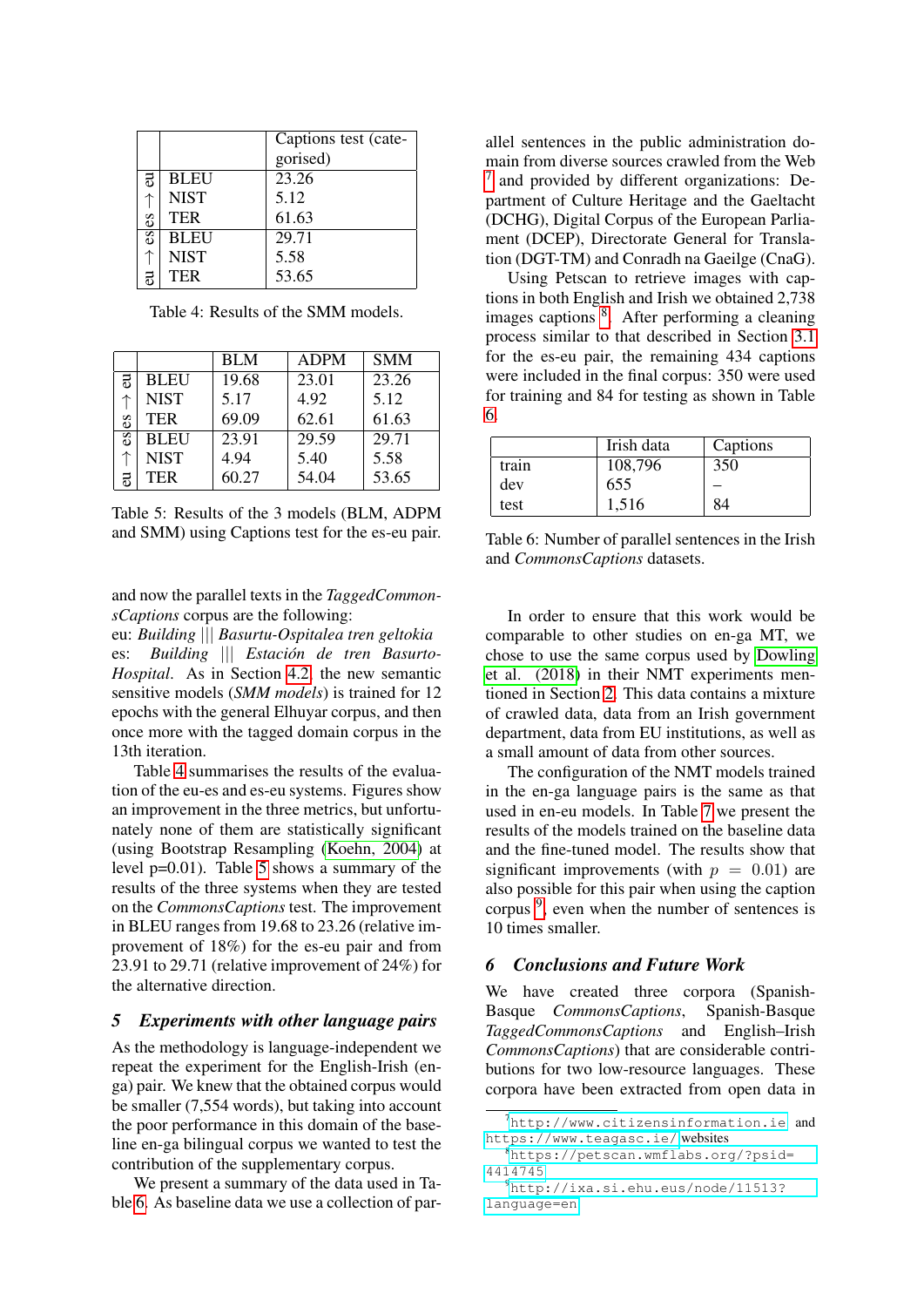|    |             | <b>BLM</b> | <b>ADPM</b> |
|----|-------------|------------|-------------|
| ga | <b>BLEU</b> | 15.24      | 19.61       |
|    | <b>NIST</b> | 2.80       | 2.71        |
| £  | <b>TER</b>  | 72.97      | 68.74       |
| en | <b>BLEU</b> | 10.18      | 14.84       |
|    | <b>NIST</b> | 2.36       | 3.05        |
| ದೆ | <b>TER</b>  | 74.02      | 66.86       |

<span id="page-6-8"></span>Table 7: Results of the baseline and the adapted systems evaluated with *CommonsCaptions* test for the en-ga language pair.

Wikimedia. We have also demonstrated that a simple adaptation of a general NMT system to this domain produces significant improvements in translation quality. Supplementary small improvements were detected when using additional semantic tags extracted from the Wikipedia context where the images are being used. The new method to create bilingual corpora and to use it to adapt a general NMT system is language-independent and could be useful to supply Wikimedia Commons content in more languages in the future. We have tested it for the Spanish-Basque language pair and confirmed its utility in the English-Irish pair.

There is broad scope for improving these results, especially when taking into account that when we created our *CommonsCaptions* corpus we collected captions for 3,560 images, but 19,971 images with captions in Basque but not in Spanish were left out. In addition to this there are more than one million images with captions in Spanish but not in Basque.

Another possible improvement is the creation of bigger corpora with additional text information from Wikipedia and Wikidata: (1) the list of the titles in Basque and Spanish for all the articles in Wikipedia [10](#page-6-9); (2) descriptions in Wikidata for both languages; or (3) the first sentence in the contents in Basque and Spanish for all the articles in Wikipedia (if the number of words is not very different).

#### *Acknowledgments*

We are indebted to Elhuyar Foundation for providing the corpus to be used in this research. The research leading to these results was carried out as part of the TADEEP project (Spanish Ministry of Economy and Competitiveness TIN2015- 70214-P, with FEDER funding). This work has

been supported by the ADAPT Centre for Digital Content Technology which is funded under the SFI Research Centres Programme (Grant 13/RC/2106) and is co-funded under the European Regional Development Fund.

### *References*

- <span id="page-6-5"></span>[Alegria et al.2013] Alegria, I., U. Cabezon, U. F. de Betono, G. Labaka, A. Mayor, K. Sarasola, and A. Zubiaga. 2013. Reciprocal enrichment between basque wikipedia and machine translation. In *The People's Web Meets NLP*. Springer, pages 101–118.
- <span id="page-6-6"></span>[Bahdanau, Cho, and Bengio2014] Bahdanau, D., K. Cho, and Y. Bengio. 2014. Neural machine translation by jointly learning to align and translate. *CoRR*, abs/1409.0473.
- <span id="page-6-1"></span>[Bojar et al.2017] Bojar, O., R. Chatterjee, C. Federmann, Y. Graham, B. Haddow, S. Huang, M. Huck, P. Koehn, Q. Liu, V. Logacheva, et al. 2017. Findings of the 2017 conference on machine translation (WMT17). In *Proceedings of the Second Conference on Machine Translation*, pages 169–214, Copenhagen, Denmark.
- <span id="page-6-0"></span>[Crego et al.2016] Crego, J., J. Kim, G. Klein, A. Rebollo, K. Yang, J. Senellart, E. Akhanov, P. Brunelle, A. Coquard, Y. Deng, et al. 2016. Systran's pure neural machine translation systems. *arXiv preprint arXiv:1610.05540*.
- <span id="page-6-7"></span>[Doddington2002] Doddington, G. 2002. Automatic evaluation of machine translation quality using n-gram co-occurrence statistics. In *Proceedings of the second international conference on Human Language Technology Research*, pages 138–145, San Diego, CA.
- <span id="page-6-3"></span>[Dowling et al.2015] Dowling, M., L. Cassidy, E. Maguire, T. Lynn, A. Srivastava, and J. Judge. 2015. Tapadoir: Developing a sta- ´ tistical machine translation engine and associated resources for Irish. In *Proceedings of the The Fourth LRL Workshop: Language Technologies in support of Less-Resourced Languages*, pages 314–318, Poznan, Poland.
- <span id="page-6-4"></span>[Dowling et al.2018] Dowling, M., T. Lynn, A. Poncelas, and A. Way. 2018. Smt versus NMT: Preliminary comparisons for Irish. In *Technologies for MT of Low Resource Languages (LoResMT 2018)*, pages 12–20, Boston, USA.
- <span id="page-6-2"></span>[Etchegoyhen et al.2018] Etchegoyhen, T., E. M. Garcia, A. Azpeitia, G. Labaka, I. Alegria,

<span id="page-6-9"></span> $10$ Wikipedia titles es eu 2018 Corpus: [http://ixa.](http://ixa.si.ehu.eus/node/11500?language=en) [si.ehu.eus/node/11500?language=en](http://ixa.si.ehu.eus/node/11500?language=en)